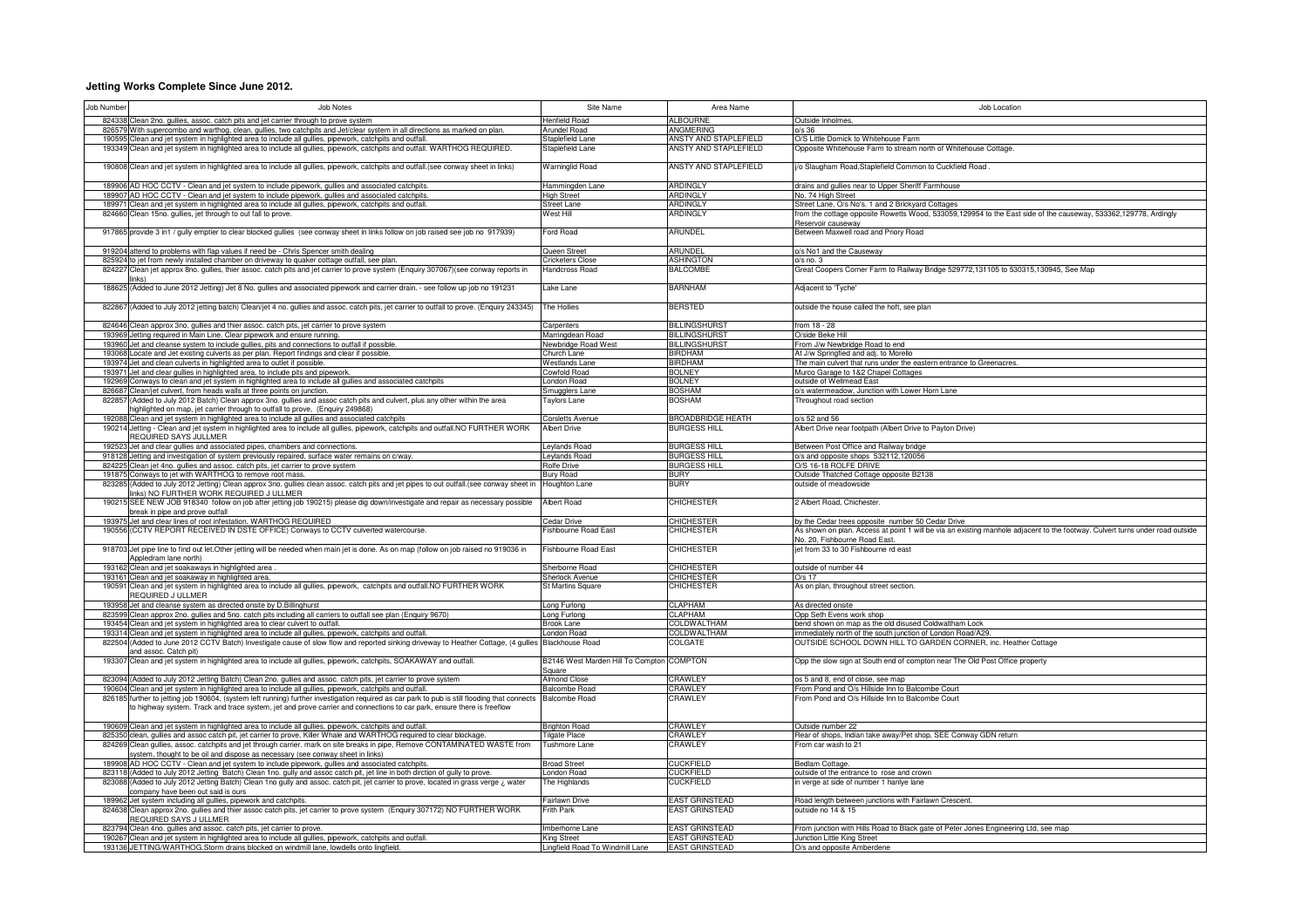|          | 823119 (Added to July 2012 Jetting Batch) Clean gully system (approx 5), jetting pipe run and assoc. catch pits, please map system                                                                                                                                  | Queens Road                | EAST GRINSTEAD        | o/s CEMETERY LODGE, and surrounding gullies                                                                 |
|----------|---------------------------------------------------------------------------------------------------------------------------------------------------------------------------------------------------------------------------------------------------------------------|----------------------------|-----------------------|-------------------------------------------------------------------------------------------------------------|
| 190811   | ully to outfall<br>Clean and jet system in highlighted area to include all gullies, pipework, catchpits and outfa                                                                                                                                                   | oundstone Drive            | <b>EAST PRESTON</b>   | between 69 and 73 and 66 and 70                                                                             |
|          | 824224 From Junction with The Street to outfall jet Carrier and clear gullies connections. Conways to provide CCTV for area adajcent<br>to 27 to check for possible connections to ditch adjacent to 27, plus CCTV from junction with Seaview road going south to   | Sea Lane                   | <b>EAST PRESTON</b>   | From the juncion with The Street to outfall furthest southen point in road.                                 |
|          | 192213 Conways to clean and jet system in highlighted area to include all gullies and associated catchpits(see conway report in links)                                                                                                                              | <b>Bracklesham Lane</b>    | <b>EAST WITTERING</b> | O/s Cliffords Cottage Restaurant                                                                            |
| 190217   | Clean and jet system in highlighted area to include all gullies, pipework, catchpits and outfall.                                                                                                                                                                   | Barnham Road               | <b>EASTERGATE</b>     | os 100 and 94                                                                                               |
| 193698   | Jet and cleanse gullies and pipework to outlets. Confirm gullies outfall to Southern Water Surface System                                                                                                                                                           | Ashmere Lane               | FFI PHAM              | From J/w Middleton Rd to J/w Ashmere Gardens                                                                |
|          | Conways to provide CCTV Report of area(CCTV REPORT RECEIVED) further work job no 918799 raised by D Billinghurst)                                                                                                                                                   | Hoe Lane                   | ELPHAM                | O/s Dukes Meadow                                                                                            |
|          | 822648 (Added to July 2012 Jetting Batch) Clean approx 8no. gullies and assoc. catch pits jet carrier and any any connections across                                                                                                                                | laslemere Road             | <b>FERNHURST</b>      | o/s Leigh House                                                                                             |
|          | way to prove. see plan and notes on works request form(Enquiry 244382)                                                                                                                                                                                              |                            |                       |                                                                                                             |
| 193305   | Conways to CCTV with jetter onsite to clean and jet system in highlighted area to include all gullies, pipework, catchpits and<br><b>utfall</b>                                                                                                                     | <b>Barker Close</b>        | <b>FISHBOURNE</b>     | O/s No.34                                                                                                   |
|          | 190218 Clean and jet system in highlighted area to include all gullies, pipework, catchpits and outfall.                                                                                                                                                            | <b>Blackbov Lane</b>       | <b>FISHBOURNE</b>     | Outside Property 62                                                                                         |
|          | 824643 Further to GDN 188, As per report suggestions, Empty soakaway and rejet gully D9842 into woodland, establish an outfall if<br>possible (see conway sheet in links)                                                                                           | Stoke Road                 | FUNTINGTON            | approx 100m south of copse cottages                                                                         |
|          | 190256 (2 X CCTV REPORT RECEIVED IN DSTE OFFICE) Conways CCTV to determine cause of water expeling onto highway in<br>iighlighted location. Possible stats going through existing highway pipework.(see conway report in links                                      | Graffham Street            | <b>GRAFFHAM</b>       | o/s Boswell Cottage                                                                                         |
|          | 193346 Clean and jet system in highlighted area to include all gullies, pipework, catchpits, SOAKAWAY and outfall                                                                                                                                                   | Guillods Cottages          | <b>GRAFFHAM</b>       | O/s number 13                                                                                               |
| 823092   | Added to July 2012 jetting Batch) Reports of blocked pipes and gully connections, clean jet system, approx 4 gullies and thier                                                                                                                                      | Elsted Road                | <b>HARTING</b>        | Between J.W Mill Lane and J.W CULVERS see plan                                                              |
| 190227   | ssoc. catch pits, include jetting of carrier to outfall to prove(Enquiry 243965)                                                                                                                                                                                    | Mackie Avenue              | <b>HASSOCKS</b>       | o/s 2A and no 5                                                                                             |
|          | Clean and jet culvert in highlighted area.<br>190216 CCTV Investigation - Determine current system and possibility of adding new gullies to take excess surface water away from                                                                                     | Ashenground Road           | HAYWARDS HEATH        | o/s No. 43                                                                                                  |
|          | properties.<br>192526 Callback requested for Case No 891508. ID No 253083 Site has been inspected. Please advise caller of further works to be                                                                                                                      | Ashenground Road           | HAYWARDS HEATH        | Ashenground Road                                                                                            |
|          | carried out to ensure Gully is clear<br>Callback requested. fj/cc (Call Back Requested) - Frankie, see my email re. discussion with                                                                                                                                 |                            |                       |                                                                                                             |
|          | 823090 (Added to July 2012 Jetting Batch) Clean 1no. gully, assoc. catch pit, jet carrier in both directions to prove.                                                                                                                                              | <b>Boltro Road</b>         | <b>HAYWARDS HEATH</b> | Outside entrance to Heath Square car park and Winkfield Court                                               |
|          | 822679 (Added to July 2012 Jetting Batch) Clean gully and assoc. catch pit, and with Wart Hog, remove root from carrier, jet through                                                                                                                                | Borde Hill Lane            | <b>HAYWARDS HEATH</b> | Janesbury, Borde Hill Lane                                                                                  |
|          | arrier to outfall to prove (Enguiry 8580)<br>190616 Clean and jet system in highlighted area to include all gullies, pipework, catchpits and outfall. (see conway sheet in links)                                                                                   | Cedar Way                  | <b>HAYWARDS HEATH</b> | Outside no.34.                                                                                              |
|          |                                                                                                                                                                                                                                                                     |                            |                       |                                                                                                             |
| 190861   | Clean and jet system in highlighted area to include all gullies, pipework, catchpits and outfal                                                                                                                                                                     | Edward Road                | HAYWARDS HEATH        | 0/S NO 74                                                                                                   |
|          | 192258 CARRIER REQUIRES JETTING. Clean and jet system in highlighted area to include all gullies and associated catchpits (see<br>onway sheet in links)                                                                                                             | ewes Road                  | <b>HAYWARDS HEATH</b> | O/s No's. 35 & 37                                                                                           |
|          | 916730 Carry out jetting and investigation works as directed on site.                                                                                                                                                                                               | Nursery Close              | <b>HAYWARDS HEATH</b> | o/s 6 532566,124166                                                                                         |
|          | 192212 Conways to clean and jet system in highlighted area to include all gullies and associated catchpits (see conway reports in links)                                                                                                                            | Sydney Road                | <b>HAYWARDS HEATH</b> | Main Issue outside Property 61, but check gullies from roundabout to J/w Church Lane for surface chippings. |
| 189894   | 4 AD HOC Jetting - Clean and Jet system to include pipework and associated catchpits and gullies                                                                                                                                                                    | Comptons Lane              | <b>HORSHAM</b>        | o/s number 38                                                                                               |
|          | 193138 JETTING / WARTHOG REQUIRED Clean and jet system in highlighted area to include all gullies, pipework, catchpits and                                                                                                                                          | Forestfield                | HORSHAM               | On bend outside 1 Forestfield                                                                               |
|          | utfall                                                                                                                                                                                                                                                              |                            |                       |                                                                                                             |
|          | 825219 clean all gullies, assoc. catch pis and jet carrier to prove with highlighted section on map (Enquiry 602902)                                                                                                                                                | Kerves Lane                | <b>HORSHAM</b>        | worst section Aimes Mill House & Aimesmill Bridge - EN 518205, 129401 to 518080, 129121                     |
| 918679   | et system in subway                                                                                                                                                                                                                                                 | New Street                 | <b>HORSHAM</b>        | subway between North St & New St car park in Winterton Court, Pedestrians                                   |
| 6525     | Please jet all gullies and catchpits between Ashleigh road and Warnham road and include carrier.Flooding to junction of<br>varnham road Fibrous roots may be a problem. WARTHOG REQUIRED.                                                                           | Pondtail Road              | HORSHAM               | Warnham rd to Ashleigh road                                                                                 |
|          | 823093 (Added to july 2012 Jetting Batch) Clean approx 3no. gullies and assoc. catch pits, jet carrier to prove - see follow on job no<br>91247                                                                                                                     | <b>Station Road</b>        | <b>HORSHAM</b>        | FROM O/S BEDFORD PUB TO O/S NO 9 STATION ROAD REAR OF STATION.                                              |
| 193166   | Clean and jet MAIN LINE in highlighted area.                                                                                                                                                                                                                        | Selsey Road                | <b>HUNSTON</b>        | From Post Office to Flagstones                                                                              |
| 193964   | Clean out Acco drainage at back of footway, ensure connections into main/gullies are clear and flowing.                                                                                                                                                             | Grinstead Lane             | <b>LANCING</b>        | o/s 1 garage at j/w grinstead r/bout to o/s No.5                                                            |
| 190209   | CCTV Investigation to determine cause of large road surface depression on highway.                                                                                                                                                                                  | ancing Park                | LANCING               | outside $19 + 21$                                                                                           |
| 193484   | lean and jet system in highlighted area to include all gullies, pipework, catchpits and outfal                                                                                                                                                                      | Fordwater Road             | LAVANT                | O/s The Cottage                                                                                             |
| 191791   | Clean and jet system in highlighted area to include all gullies, pipework, catchpits and outfall.                                                                                                                                                                   | <b>Appledore Gardens</b>   | LINDFIELD URBAN       | O/s Entrance to 29b                                                                                         |
| 823089   | Added to July 2012 Jetting Batch) Clean jet 1no. gully,plus assoc. catch pit and jet carrier in both directions to prove                                                                                                                                            | High Beech Lane            | <b>INDFIELD URBAN</b> | lust past junction with Roundwood Lane                                                                      |
| 193164   | Clean and jet system in highlighted area to include all gullies, pipework, catchpits and outfall. Jet from top of run to outlet in<br>tream and ensure clear.                                                                                                       | ewes Road                  | INDFIELD URBAN        | From Opposite Whitesands to outlet in stream.                                                               |
| 190979 F | Follow on from job no 819083.(CCTV REPORT RECEIVED IN DSTE OFFICE) Conways to assist with WSCC led CCTV<br>nvestigation - surcharging gully - recent repair. Kerb was raised (2011) along most of this section to prevent house flooding but<br>his is low point. J | uxford Road                | LINDFIELD URBAN       | o/s. 41. and directly opposite                                                                              |
|          | 189905 AD HOC CCTV - Clean and jet system to include pipework, gullies and associated catchpits.                                                                                                                                                                    | Fitzalan Road              | <b>LITTLEHAMPTON</b>  | Outside of Irvine House                                                                                     |
|          | 918486 provide jetter as directed                                                                                                                                                                                                                                   | Sea Road                   | <b>LITTLEHAMPTON</b>  | nr bowling green where road flooded                                                                         |
| 824226   | To to water surcharging through road surface, clean, jet gullies and assoc. catch pits, jet carriers throughout section, recording                                                                                                                                  | <b>High Street</b>         | LOXWOOD               | Outside Forget me not flowers. Approx 250m north of canal. See Map                                          |
| 194077   | lirection of flow and inleft to insection chambers. (Please report finding to Mike Dare, WSCC)<br>Conways to jet and clease system to include all pipework, pits, gullies and chambers                                                                              | Mill I ane                 | <b>I URGASHAL</b>     | From junction with Greengate heading South                                                                  |
| 193972   | let and clean gullies in highlighted area, to include pits and pipework, to outlet if possible                                                                                                                                                                      | Carron Lane                | <b>MIDHURST</b>       | From O/s Quantock to O/s Corners                                                                            |
| 824271   | With Conways CCTV, provide information on direction of flow and map surface water system in area highlighted on map                                                                                                                                                 | <b>West Street</b>         | <b>MIDHURST</b>       | From Duck Lane to Church Hill                                                                               |
|          | 823298 (Added to July 2012 Jetting Batch) from issue reported opposite no. 11, jet system approx 4 gullies, 1 manhole and jet carrier West Meade<br>n both directions to prove system.                                                                              |                            | <b>MILLAND</b>        | opposite number 11                                                                                          |
|          | 823299 July 2012 Jetting Batch                                                                                                                                                                                                                                      | West Sussex County Council | NO CODE ALLOCATED     | Various as directed by spreadsheet                                                                          |
| 823293   | (Added to July 12 Jetting Batch) Clean 6 no. gullies and associated catch pits and jet through to carrier to prove.                                                                                                                                                 | orest Road                 | NORTH HORSHAM         | Forest Road slip road to Harwood Rd, see Plan                                                               |
| 193284   | Clean and jet system in highlighted area to include all gullies, pipework, catchpits and outfall.                                                                                                                                                                   | Godwin Wav                 | NORTH HORSHAM         | corner of Crawley Road                                                                                      |
|          | 192524 Jet existing 600 diameter highway system from Pondtail Cottage to outfall                                                                                                                                                                                    | anghurst Wood Road         | NORTH HORSHAM         | Between Pondtail Cottage and Pondtail Farm                                                                  |
|          | 823193 (Added to July 2012 Jetting Batch) Clean approx 5no. gullies (record missing gullies marked with a star on the plan for inclusion Honer Lane<br>on the WSCC invertory) clean assoc. catch pits and jet pipes to out outfall. (Enquiry 408837)                |                            | NORTH MUNDHAM         | from Little Acre to junction with puches lane, please refer to map                                          |
|          | 825297 Jetting REQUIRED FOLLOWING REPAIR to pipe (Enquiry 221224) NO FURTHER ACTION REQUIRED SAYS J ULLMER                                                                                                                                                          | Copsale Road               | <b>NUTHURST</b>       | os drive of Copsale Farm, out let fron gully A49106                                                         |
|          | 823600 Clean approx 4no. gullies and assoc. catch pits, jet carrier to outfall to prove. (Enquiry 245310)                                                                                                                                                           | Nuthurst Road              | NUTHURST              | Outside of Forge Cottage see plan                                                                           |
| 825302   | urther to GDN 44, re-jet gully and carrier with killer whale to establish outlet. see notes                                                                                                                                                                         | <b>Juthurst Street</b>     | <b>UTHURST</b>        | opposite Ferncroft.                                                                                         |
| 191094   | Clean and jet system in highlighted area to include all gullies, pipework, catchpits and outfall.                                                                                                                                                                   | olworth Lane               | <b>OVING</b>          | O/s Glencroft                                                                                               |
|          | 193790 Locate, Jet and prove existing highway drainage system. Trace to outfall is possible.                                                                                                                                                                        | Shopwhyke Road             | <b>OVING</b>          | $O/s$ No. $6b$                                                                                              |
|          | 189896 AD HOC Jetting - Clean and jet system to include pipework, gullies and associated catchpits. NO FURTHER ACTION SAYS J<br><b>ULLMER</b>                                                                                                                       | Hook Lane                  | PAGHAM                | Whole Close. Trace system to outfall believed to be in ditch as on plan.                                    |